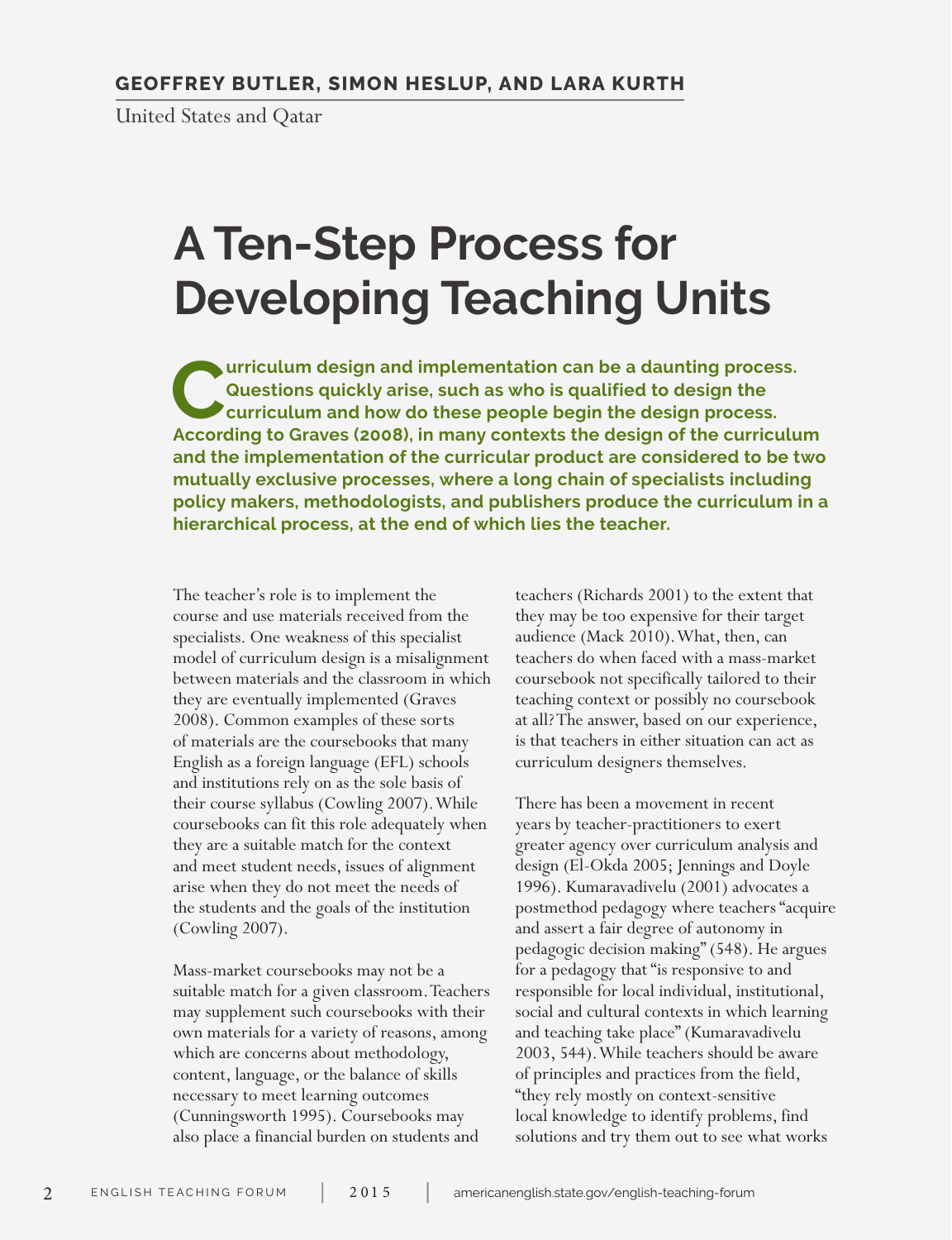and what doesn't in their specific context" (Kumaravadivelu 2003, 544). According to Kumaravadivelu (2003), teachers would not only have agency to create curriculum, but would be in a better position to address the concerns of the students and the institution than would an international publisher.

From September 2011 to the present, a group of teachers at the language center of a national university in Seoul have embraced their role as curriculum developers and collaborated on the creation, implementation, and ongoing development of a wholly teacher-generated backward-designed curriculum that targets our students' collective needs. The curriculum is teacher-generated in that we have created all our teaching materials without the use of traditional coursebooks, and it is backwarddesigned in that we began by identifying needs and learning outcomes before making all other curricular decisions. In the process of implementing and continuing this project, we have devised a ten-step development process (Butler, Heslup, and Kurth 2014), based on a backward-design approach to curriculum design, to facilitate the creation and revision of five-week teaching units for our practical English conversation courses.

As Kumaravadivelu (2001) suggests, experimentation is part of teaching. It can, however, be frustrating if one lacks a means with which to process classroom experience and use those experiences for curriculum development. Reflection allows teachers to avoid making decisions based on mere intuition, impulse, or routine (Richards 1990; Farrell 2012). For this reason, we incorporated elements of the experiential learning cycle into our ten-step process. Without it, we would not have been able to learn from our successes and mistakes and make informed decisions on how to revise and improve our completed teaching units.

The purpose of this article is to describe the concepts that guided the creation of the process, to provide a description of the process as applied to our teaching context, and to offer examples from a teaching unit

that was created and revised using the process. We write this article in the hope that this tool and our experiences using it may help guide other educators who wish to design their own teaching materials or units, either to supplement an existing curriculum or as the foundation for a new, completely teachergenerated curriculum.

## **MAIN ELEMENTS OF THE TEN-STEP PROCESS TO CREATE AND REVISE TEACHER-GENERATED MATERIALS**

The ten-step process to generate materials (1) is intended for use by teachers themselves to facilitate the creation of teaching units, (2) incorporates a backward-design model, and (3) assumes the importance of reflection in teaching.

# **The ability of teachers to create their own materials**

Teachers are fully capable of developing their own course curriculum (Graves 2000; Jennings and Doyle 1996), and it is preferable for them to determine what does and does not work through direct study of the classroom itself (Kumaravadivelu 2001; Kumaravadivelu 2003; Nunan 2004). At our language center, teachers found that our coursebooks would meet some needs well, some needs poorly, and some needs not at all. We saw a mismatch between the perceived needs of our students and the coursebook content. Since the coursebook content was not a perfect match for our students, we were often forced to supplement heavily with our own materials. Sheldon (1988, 238) suggests that teacher-generated material "potentially has a dynamic and maximal relevance to local needs" when compared to mass-market publications. Indeed, we were already supplementing heavily and were effectively creating much of the material used in courses at our language center.

# **We saw a mismatch between the perceived needs of our students and the coursebook content.**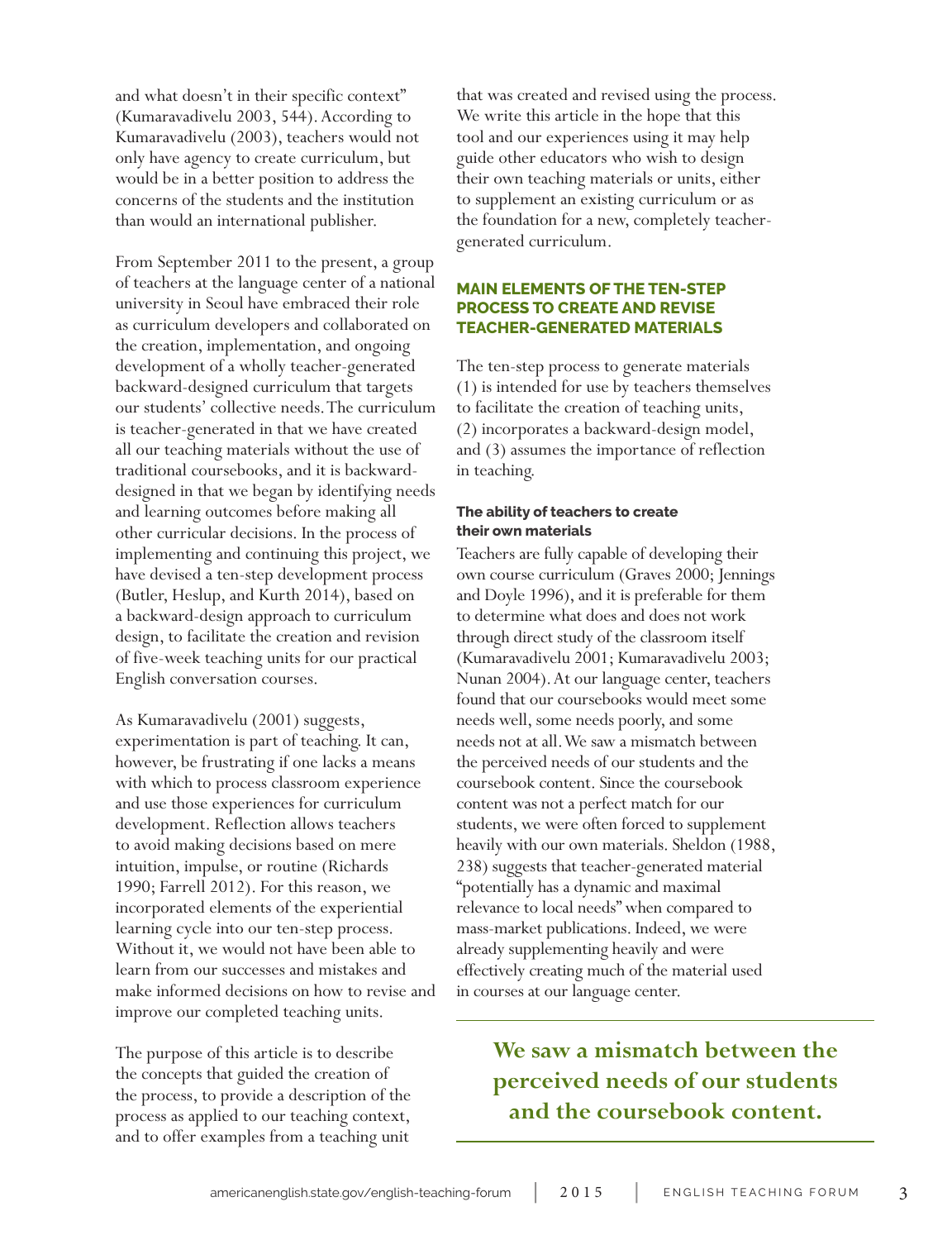A further advantage of creating our teaching units and materials was the belief that "people support what they help to create" and will be more invested when they participate in the design and creation of the curriculum (Jennings and Doyle 1996, 171). We feel that a lack of investment in and satisfaction with the coursebooks (upon which the curriculum of any given semester was based) made teachers at the language center adopt and discard them on a regular basis. This led to teachers having to develop a new curriculum at the beginning of each academic year, or even at the start of each semester (Butler, Heslup, and Kurth 2014). At the language center, the hope was that allowing teachers to create their own teaching units and materials would increase teacher investment, with the result of a more stable curriculum.

Teacher-generated curriculum and materials also can be tailored to the goals of the institution. For a language program's curriculum to grow and flourish, there needs to be a dynamic dialogue between the stakeholder groups of administrators, teachers, and students (Brown 2001). At the language center, student feedback prompted the director to request teachers to develop curriculum. She also provided guidance regarding university expectations in regard to testing and ultimately approved the project for wider implementation (Butler, Heslup, and Kurth 2014). While the development of the teaching units was guided by collective student needs, the process was also open to input by administrators. In different teaching contexts, other stakeholder groups might be involved.

#### **The application of a backward-design model**

Another main element of the ten-step process is its backward-design approach to materials and curriculum development. Prior to the curriculum project, teachers would (1) agree on a coursebook before the beginning of a semester, (2) select which chapters to teach, (3) decide the learning outcomes based on the chapters, and (4) create test tasks based on those outcomes. In this way, we were following a forward-design model where "decisions about methodology and output" had to wait until

"issues related to the content of instruction" were resolved (Richards 2013, 8). Because a primary concern of the curriculum project was the needs of all students, we moved from this forward-design model to a backward-design model. According to Wiggins and McTighe,

backward design calls for us to operationalize our goals or standards in terms of assessment evidence as we *begin* to plan a unit or course. It reminds us to begin with the question, What would we accept as evidence that students have attained the desired understandings and proficiencies—*before* proceeding to plan teaching and learning experiences? … Greater coherence among desired results, key performances, and teaching and learning experiences leads to better student performance—the purpose of design. (1998, 8–9; italics in the original)

Our backward design began with (1) the needs, then proceeded to (2) learning outcomes based on those needs, followed by (3) test tasks based on the outcomes, and finally (4) content based on the language skills necessary to accomplish those tasks. This is certainly not an uncommon approach, as backward design "is a well-established tradition in curriculum design in general education and in recent years has re-emerged as a prominent curriculum development approach in language teaching" (Richards 2013, 20). Because a main goal of the curriculum project was to enhance and provide measurable learning outcomes for students' oral skills communication, the backward-design model fit in well with the ten-step process.

#### **The significance of reflection in teaching**

Reflection is the third main element of the process. We were inspired by Kolb's (1984) experiential learning cycle of concrete experience, reflective observation, abstract conceptualization, and active experimentation. We integrated Kolb's cycle into a process of reflection on teaching, evaluation of the reflections, and revision based on our experiences. As Farrell (2012) stated when discussing the origins of reflective practice, the purpose of reflection is for teachers "to make informed decisions about their teaching"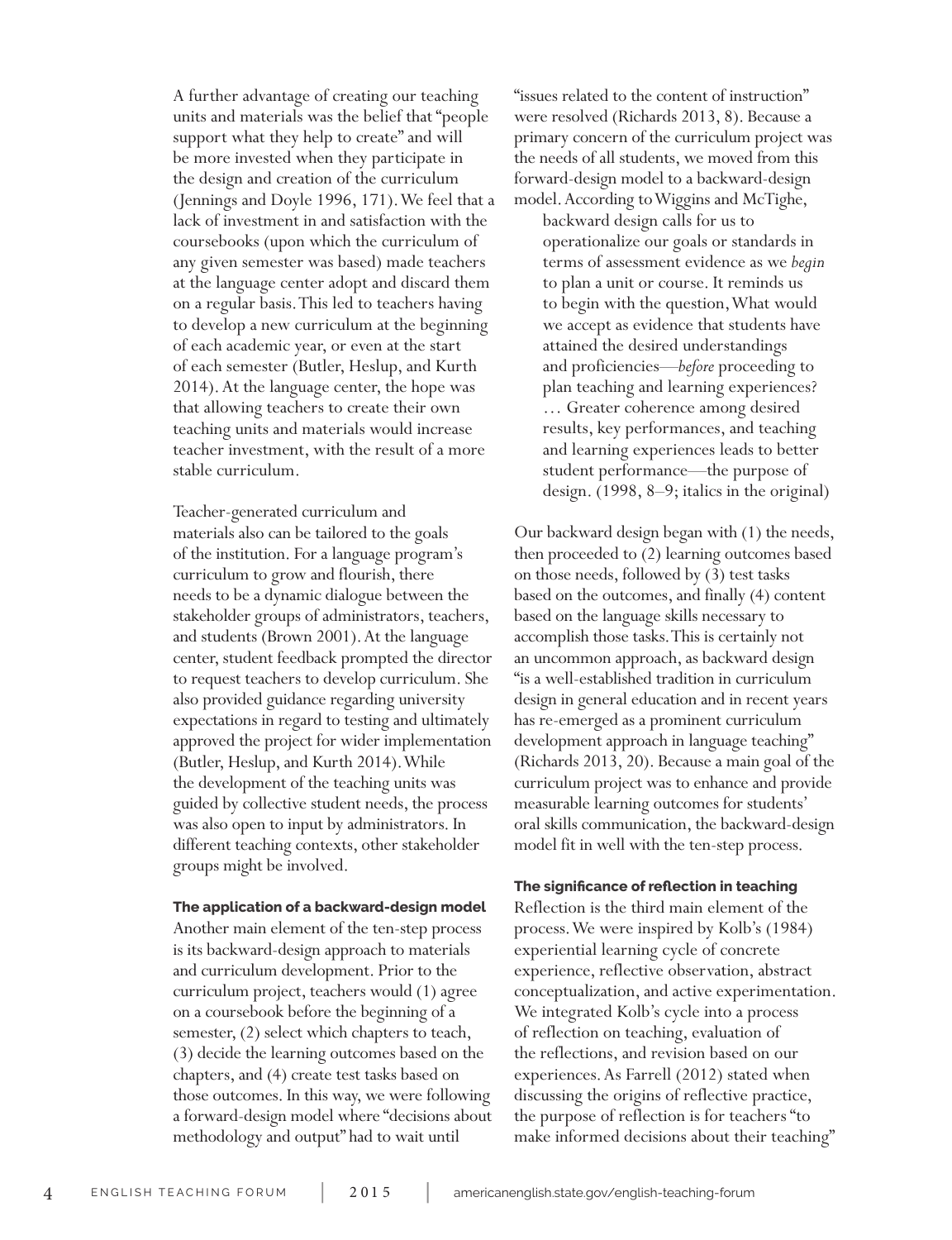that were "based on systematic and conscious reflections rather than fleeting thoughts about teaching" (11). It is our belief that teaching units take time to come into their own and should be viewed as a work in progress over multiple semesters until they best match students' collective needs. We further believe that a system of reflection provides teachers new to the teaching unit with a voice in the process and increases their investment in the process of materials development. Reflection therefore allows for informed decisions over time and greater investment in the outcome of the teaching unit. Furthermore, we have found that structured reflection allows for improvement over time. Instead of leading teachers to develop a curriculum once, only to start over again several years later, the ten-step process uses its built-in reflection to allow for manageable and organic curriculum development (Butler, Heslup, and Kurth 2014).

# **TEN STEPS FOR DEVELOPING TEACHING UNITS**

The ongoing curriculum project has resulted in a ten-step process (see Figure 1), which continues to be used for creating and revising five-week teaching units. This process was used to supplement a coursebook in the first semester of the project, and after that to entirely replace the coursebook. The ten-step process was not defined prior to the start of the project; rather, it developed organically out of discussions and as teaching units were created, reflected upon, and revised over time.

The following is a brief description of each of the ten steps, how they were implemented, and how they led to the creation of several fiveweek units of instruction. The units included "Hot Spots," where students described and provided directions to local places of interest; "Conversation Strategies," where students employed language to develop and continue small-group conversations; "Problem Solving," where small groups of students discussed and solved common problems at their university; and "Small Talk," where students role-played first-time encounters with someone from another country or culture. In this article, we

focus on "Small Talk," as it was one of the first of the units created using the ten-step process and has undergone multiple revisions. Although the examples provided here follow the creation and revision of one small part of a five-week unit, we believe that this process is effective in the development of teaching units of virtually any size.

#### **Step 1: Student needs**

The process begins with student needs, in accordance with the principles of backward design. If needs have not been identified, or if they need to be reidentified, teachers may execute their own needs assessments (Tarone 1989) by using one or more of the available methods of needs analysis. West (1997) suggests that a variety of methods—among which are questionnaires and structured interviews—be employed to analyze student needs. Key components of a successful analysis are that it is learner centered, related to the real world, repeatable, and prioritized.

The curriculum project strove to address the shared needs of all students enrolled in the course. Teachers were requested by the language center director to proceed with



**Figure 1. A ten-step cyclical process of course generation and revision (Butler, Heslup, and Kurth 2014)**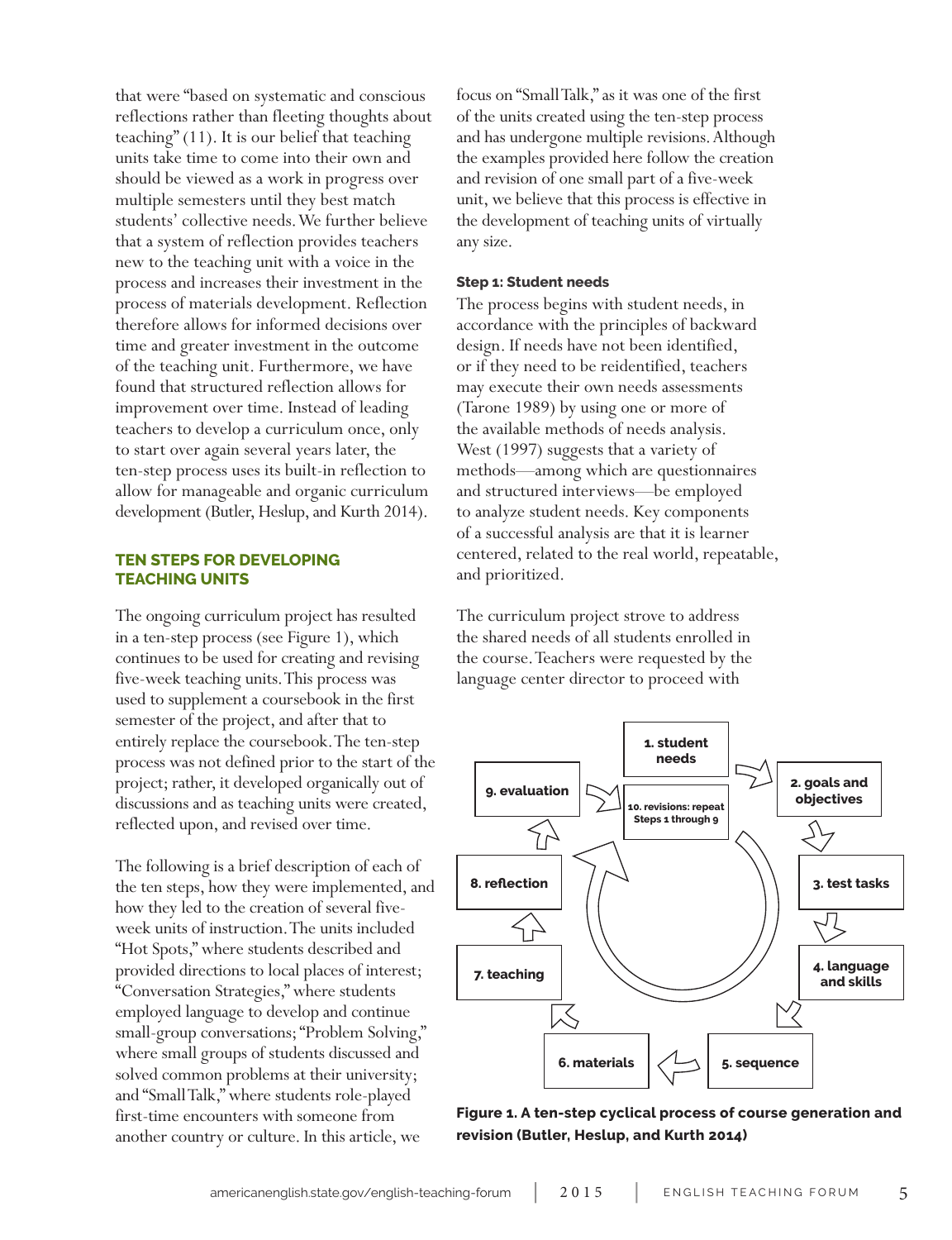all possible haste and were not provided with financial support for a thorough needs analysis. The initial needs analysis was conducted by brainstorming in faculty meetings. The subsequent list of student needs was based on two major factors: (1) teacher observation of classroom behavior and (2) student feedback gathered through informal conversations with teachers. A compiled list of needs was then made available to all teachers.

Teachers and students both identified the learning need of Small Talk (ST). Students themselves informed teachers that they did not know how to approach or initiate and continue a first-time conversation with a non-Korean stranger. Teachers had also observed that their students were often unable to conduct a successful first-time conversation in English outside class, despite such conversations often being the focus of the first lesson of the semester (as presented by the coursebook at the time). The teachers then proceeded to create the ST unit based on those student needs.

### **Step 2: Goals and objectives**

The second step is to create goals and objectives to define learning outcomes based on student needs. According to Graves (2000), goals state the broader aims of what the teaching unit is meant to address, while the objectives break down the goals into statements that are teachable, learnable, and specifically measurable. If students meet all the objectives, they will therefore also meet the goals.

In the case of ST, teachers defined the goal as being able to conduct a successful first-time conversation with a foreigner in a variety of situations. More specific objectives within that goal were a specific length of the conversation and an ability to grasp the situation and

apply the appropriate formality in greetings, closings, and choice of language. Students were also introduced to small-talk topics which were, as decided by teachers, generally safe for first-time conversations and would lead to successful encounters.

#### **Step 3: Test tasks**

The third step involves the creation of the language task to assess students' performance in relation to the specific objectives and broader goal of the teaching unit. Van den Branden (2012) states that task-based learning—rather than having students learn language and try to translate their learning into spontaneous language use—exposes students to "approximations and simulations of the kinds of tasks they are supposed to be able to perform outside the classroom and learn about relevant forms of language while trying to understand and produce the language that these communicative tasks involve" (134). As with all aspects of testing, the test task will be limited by available resources. Rough test materials, including a rubric, may be created at this point and then revisited during the materials creation phase (see Step 6). The tasks need not be limited to an in-class oral communication test. Alternative assessments such as a project or presentation are possible as well.

In the case of ST, the test task was for students to conduct a three-minute conversation simulating a first meeting, with one student playing the role of himself or herself and another student playing the role of a foreigner. Students then switched roles with their partner for a second conversation. Students were provided with contexts in which each of the meetings was imagined to be taking place. Teachers felt that this would be the most effective way to simulate the conditions necessary to use the skills covered in ST.

# **Teachers defined the [Small Talk] goal as being able to conduct a successful first-time conversation with a foreigner in a variety of situations.**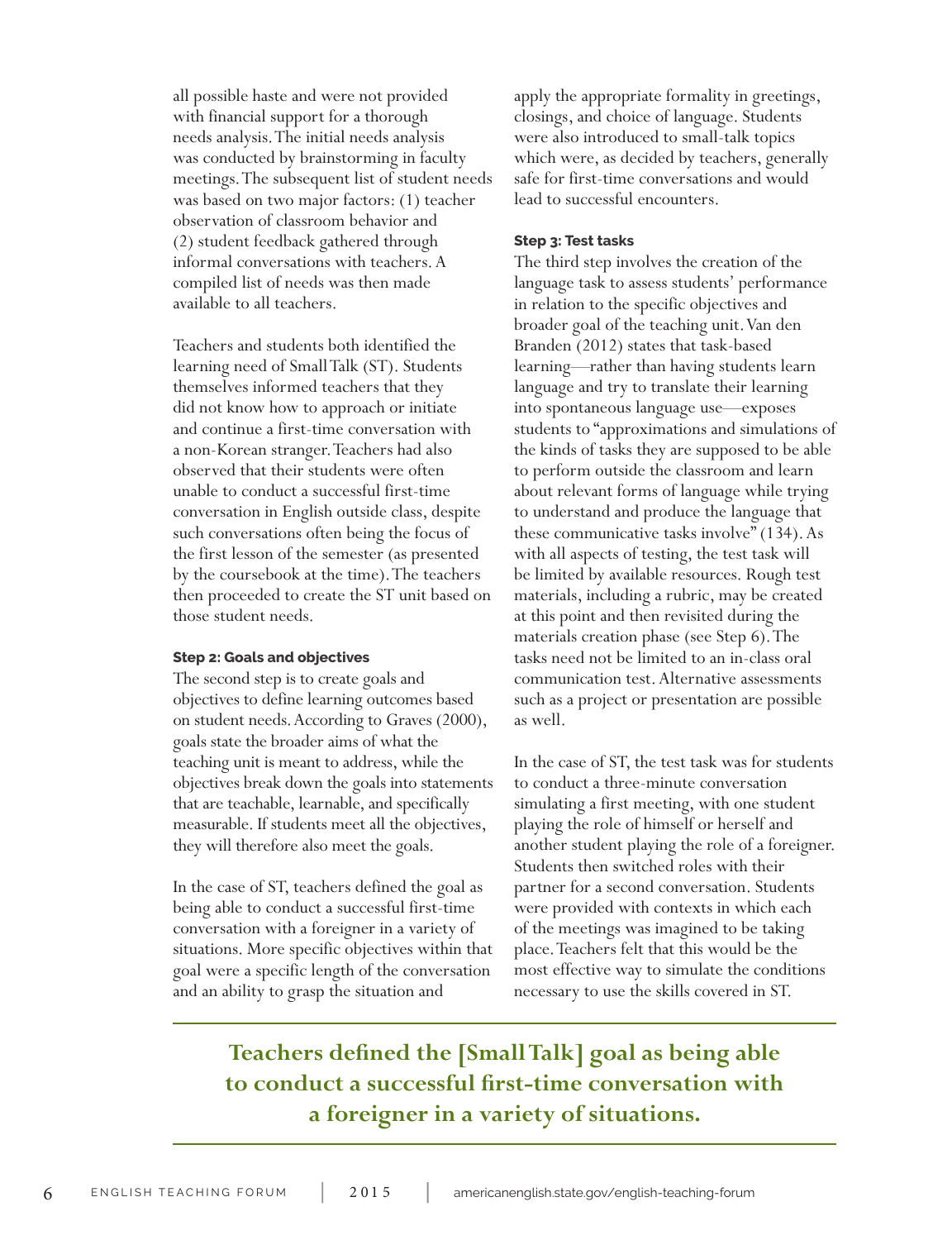#### **Step 4: Language and skills**

For the next step, teachers volunteer to pilot the test while other teachers record the explicit language and sociolinguistic skills used to complete the task. We recommend that the teachers who pilot the test be different from those who designed the test, in order to bring to light unanticipated problems in the test design (and possibly in the teaching unit) prior to the creation of the entire teaching unit. Teachers creating the teaching units may then use the test responses to determine the language and skills to be taught in the unit. This list is then modified based on perceived overall usefulness to the students and available instructional time. Further factors are teachability and learnability—that is, the ease with which the language or skill can be taught by the teacher or acquired by the student (Thornbury 1999).

When performing the ST test task, teachers immediately identified that language choices were heavily influenced by the context in which the conversation was supposed to be taking place—for example, the lower-register "Hey, how's it going?" and the higher-register "Good morning/afternoon/evening." From teachers' performance of the role plays, language thought to be most useful to students was selected.

#### **Step 5: Sequence**

The next step is to order the selected language and skills into a sequence. Once the order is determined, a number of smaller objectives may be created to contribute to meeting the original unit objectives. Teachers should now consider the amount of time available for instruction. Should it appear that too much or too little language has been selected, teachers may revisit Step 4 to change the language selection, Step 3 to modify the test task, or even Step 2 to make modifications to the unit objectives.

At the time that ST was created, teaching units were five weeks long. The first three lessons (weeks) were devoted to helping students develop the skills necessary to meet the goals and objectives. The fourth lesson was used to revisit past lessons and practice

for the test. Finally, the fifth lesson was used to administer the test. In the case of ST, the greetings were introduced in the first lesson and were practiced in a variety of situations as the unit went on.

#### **Step 6: Materials**

Teachers then use the lesson objectives to create in-class activities, homework, and quizzes to help students develop the language and skills to succeed in the unit. Once the materials are created, they are sequenced into a logical order for each lesson (with some activities and even language being moved as the lessons are created), and lesson plans are created for each lesson. Final versions of the test materials can also be created.

At this point in the process, we found it useful to meet, share ideas, and receive feedback from colleagues regarding materials in development. During the initial semesters of curriculum development, materials were shared in person or via email. By the second semester of the project, a website for students and teachers was in place. We used the website's online forums to facilitate the sharing of lesson materials, conduct online discussions, and provide feedback.

One example of ST teaching material was a PowerPoint presentation. We collected photographs from open-source websites as well as some taken by teachers in places on campus where students might encounter non-Koreans, such as at a park or a coffee shop. We chose places and situations familiar to students in order to help them visualize common contexts and to tie the unit to their own personal experience. The presentation was then used in a pre-task activity where students worked together in groups to brainstorm relevant topics of conversation for each context. We used this presentation in our lesson because it (1) supported student learning in preparation for the final test task and (2) elicited language from students that resembles real-world use, a goal of language tasks (Ellis 2003). Teaching does not, however, need to be limited by technology. Should teachers find themselves without access to a computer or photographs,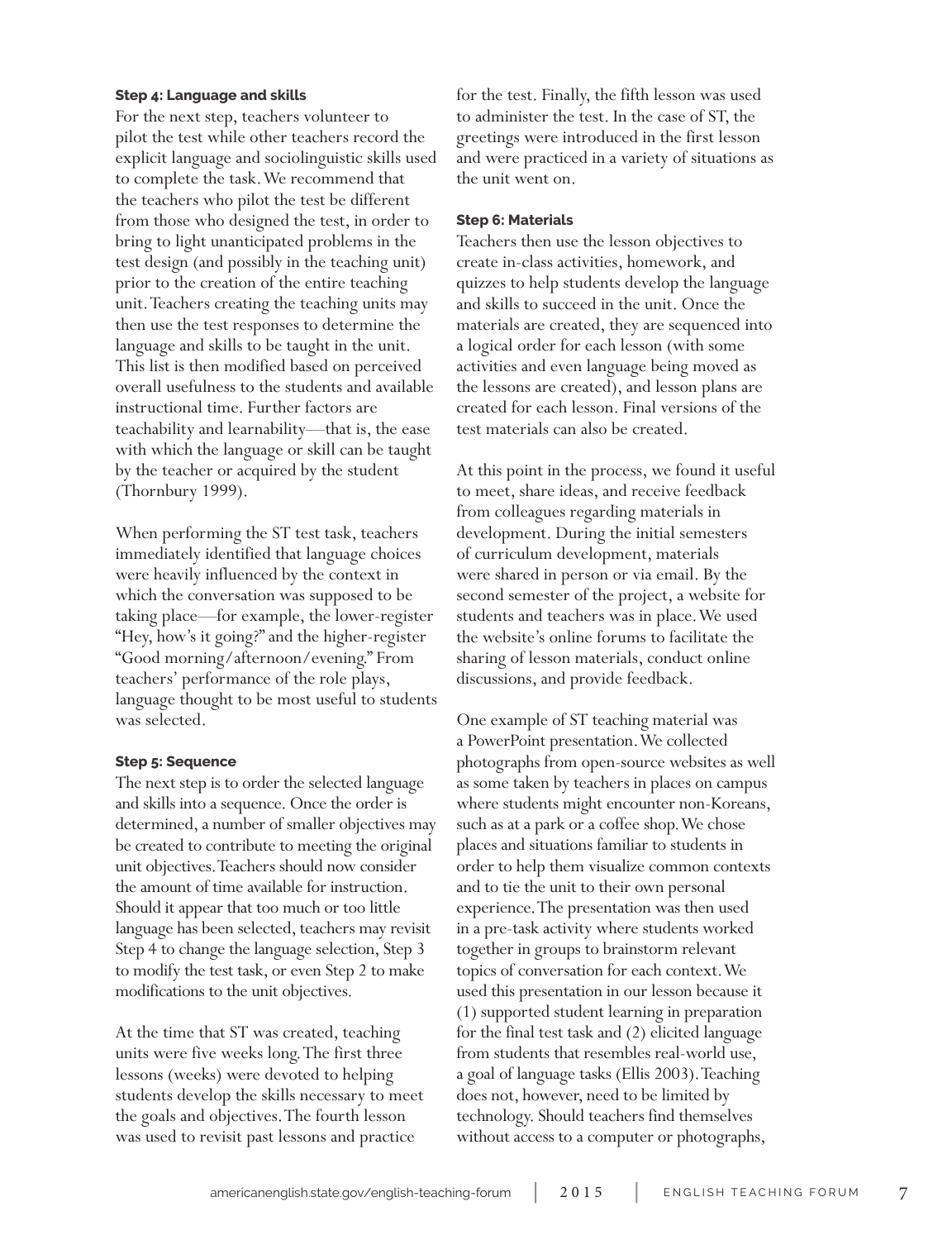they could just as easily describe different settings to their students.

#### **Step 7: Teaching**

Following materials creation, the next step is to teach the unit. Teachers conduct the lessons and utilize the materials that were generated prior to the beginning of the teaching unit. It is important at this stage for teachers to not only conduct the lessons but also take careful notes of student reactions, behavior, and performance in relation to the objectives of each lesson and the overall goal of the unit. These notes will be important in subsequent steps of the process.

At the outset of the curriculum project, the language center director had instructed teachers to standardize the learning outcomes and test tasks. In compliance with the director's instructions, all teachers introduced the same target language using the same handouts, assigned the same homework and in-class quizzes, administered the same endof-unit test, and used the same assessment plan to assign grades. Those teachers who prepared the materials also provided a basic lesson plan as an aid to teachers who were new to the curriculum. Teachers in our program were not bound, however, to the provided lesson plans. The lesson plans were intended to support teachers, not to restrict them. Teachers were encouraged to modify and experiment with the lessons, and then to report the outcomes of their modifications. Successful modifications could then be recorded into future versions of the lesson plans, sometimes replacing the original activities and sometimes providing optional activities, which teachers could use to accomplish the same objectives.

#### **Step 8: Reflection**

Reflection is employed to make sense of the concrete experience of teaching the unit.

As Moran (2001) noted when discussing experiential learning, in reflective observation the participant "pauses to reflect on what happened in order to describe what happened, staying with the facts of the experience" (18). Following classroom instruction, teachers return to their notes and make reflective observations based on their experiences. We recommend that teachers suspend interpretation and first express their observations of what they saw, heard, and felt during instruction. While we recommend that reflection occur throughout the process, it is most important after student completion of the test tasks so that teachers can look back at the teaching unit as a whole. Evaluation and decision making for revisions will come from end-of-unit reflection.

We met each week, after teaching the week's lessons, for one hour to share our observations and discuss what we perceived to have gone well and what needed improvement for each lesson. At the meetings, a designated teacher recorded feedback directly on an electronic copy of the lesson plan for future revisions. In the case of ST, one such observation recorded through group reflection was that the greetings alone did not always match the provided situation and led to awkward or inauthentic conversations.

#### **Step 9: Evaluation**

In this step, the teachers not only reflect on the unit but also evaluate it and make suggestions for the next round of revisions. It is important to separate observation from analysis and interpretation to avoid jumping to conclusions about the success of the teaching unit. As Moran (2001) notes, reflective observation is followed by abstract conceptualization where the teacher "assigns meaning to the experience by developing explanations or theories" (18). It is recommended that the teacher keep the initial student need in mind when evaluating the efficacy of the teaching unit. We have found

# **It is important to separate observation from analysis and interpretation to avoid jumping to conclusions about the success of the teaching unit.**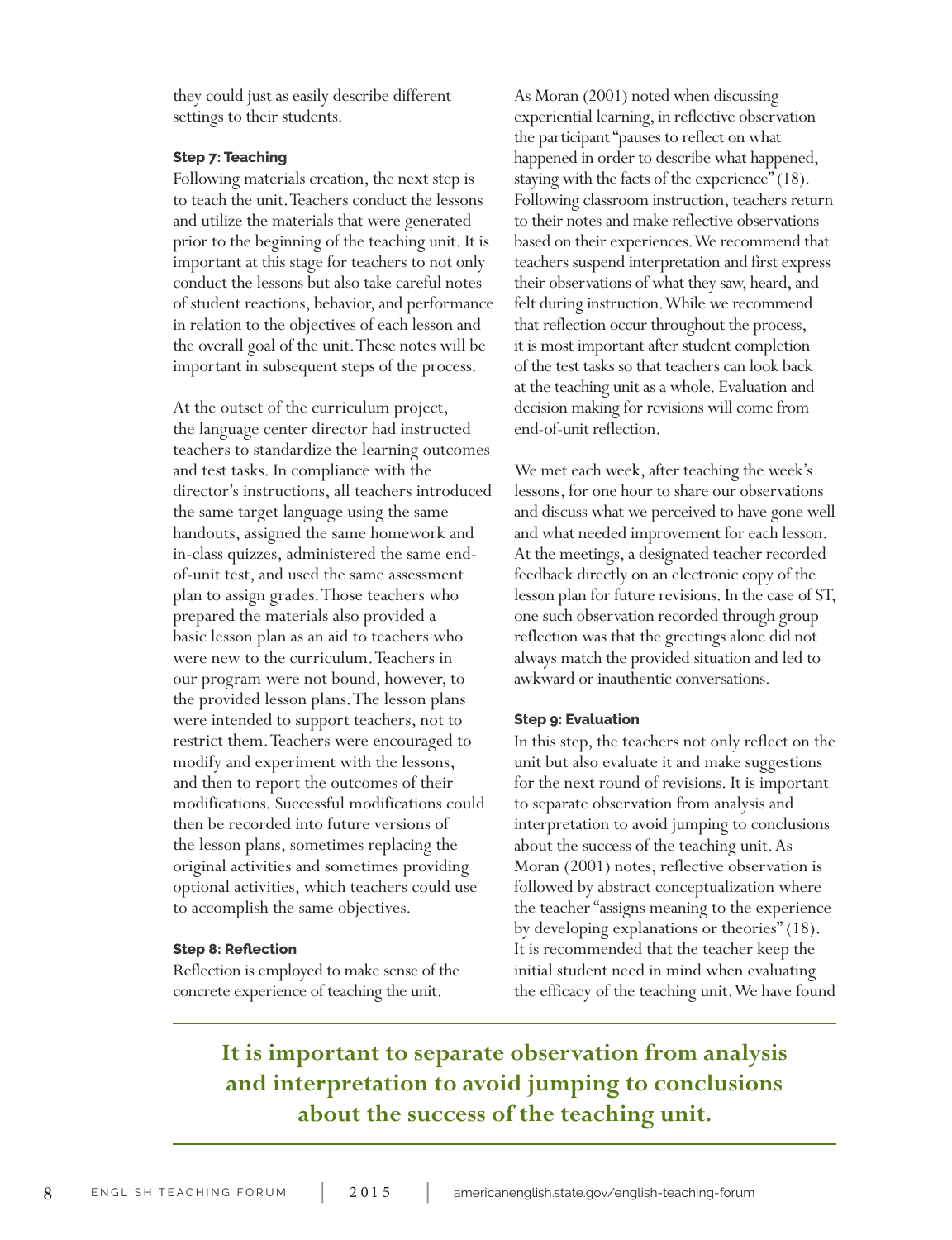that it is easy to be distracted by later elements of the process, such as the end-of-unit test task. It is entirely possible to spend too much time on designing a test task that is not well aligned with the targeted student need.

In response to the observation that some of the student conversations in the ST unit seemed inauthentic, we revisited how students would begin the role play of a first-time conversation with a foreigner or stranger. Rather than opening with a simple greeting, teachers suggested that students be taught how to use the context to generate an icebreaker.

In addition, as part of the evaluation of the unit, student feedback was gathered formally, through confidential online surveys, as well as informally, through conversations between teachers and students. Students agreed that the teaching unit met their need. For example, in a future semester students reported having used the unit content to successfully meet foreigners. A representative from the language center administration also reviewed our materials and provided feedback from an administrator's perspective. That feedback was useful because it provided teachers with guidance on the broader goals and vision of the university. For example, it ensured that the curriculum met certain requirements for international accreditation, a matter of great importance to the university administrators.

#### **Step 10: Revisions**

The final step is actually a return to the first step in the process and is included to emphasize the cyclical nature of the ten-step process. Active experimentation follows abstract conceptualization in the experiential learning cycle and is the stage when the teacher "prepares to reenter experience by devising strategies consistent with personal learning goals, the nature of the content, and the form of the experience" (Moran 2001, 18). At this point in the process, the teachers meet to discuss revisions and to formulate strategies on how best to revise and improve the teaching unit. It is our recommendation that teachers go through the feedback once again and discuss what aspects of the unit are possible to revise within the

time available to them. We would recommend that teachers take an "if it ain't broke, don't fix it" approach to revisions. That is, not every aspect of the unit will require change and fixing. It is important that teachers take time to prioritize the changes that need to be made before embarking on revisions so that necessary changes can occur within a realistic time frame.

After the end-of-unit reflection meeting, tasks were divided among teachers. Different teachers took different items to revise and kept in contact with each other as revisions were made. Prior to the beginning of the semester, all revised materials were collected by a point person to make certain that everything was in order and ready to be taught for the next teaching cycle.

The icebreaker concept was incorporated into revisions during the following round of development. It was incorporated into the objectives, the test task, the syllabus, and the lesson materials. These newly developed materials included a handout for students, revised PowerPoint presentations, and new role-play activities. Table 1 provides a summary of the creation and revision of the ST teaching unit through the ten-step process.

#### **FURTHER SUGGESTIONS**

Based on our experiences working with this process since 2011, we would make the following additional suggestions. Collaboration played a major role in the creation and implementation of our ten-step process. Indeed, we have described it elsewhere as one of our guiding principles in the defining of this process (Butler, Heslup, and Kurth 2014). We recommend that teachers consider collaborating closely with their peers whenever possible. Other studies have shown that curriculum reform can falter and fail without collaboration and discussion among teachers (Wang and Cheng 2005). Additionally, one major drawback to creating your own materials can be the time and energy required (Cunningsworth 1995; Graves 2000; Richards 2001). We have found that balancing the workload in small groups of three or four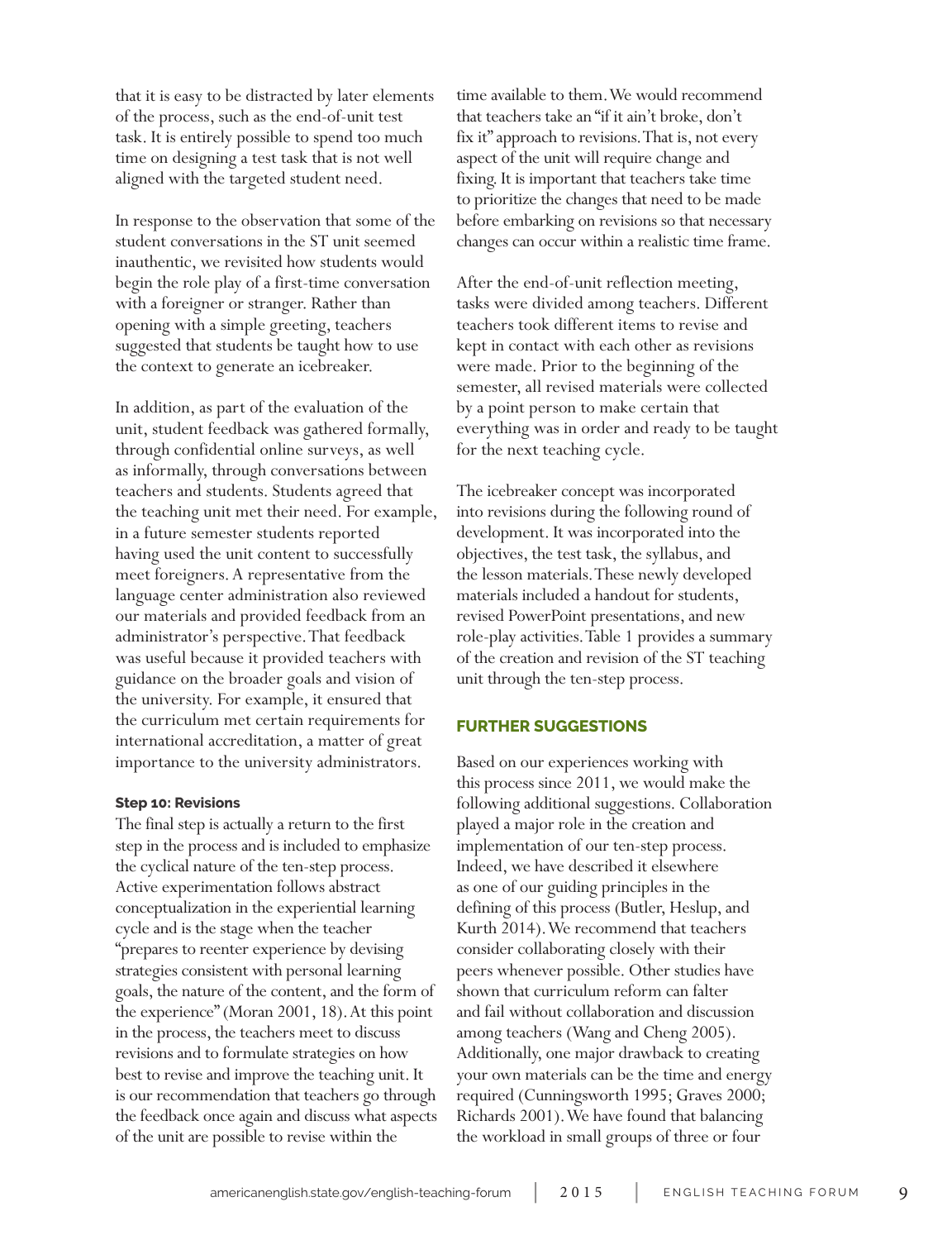| <b>Step</b>             | Application in the Small Talk teaching unit*                                                                                                                                                                                                                                                                                                                                                                                                                                                                                                                                                              |
|-------------------------|-----------------------------------------------------------------------------------------------------------------------------------------------------------------------------------------------------------------------------------------------------------------------------------------------------------------------------------------------------------------------------------------------------------------------------------------------------------------------------------------------------------------------------------------------------------------------------------------------------------|
| 1. Student Needs        | Students approached teachers with questions about how to start a<br>conversation with a foreigner. Students reported struggling with first-<br>time conversations in English.                                                                                                                                                                                                                                                                                                                                                                                                                             |
| 2. Goals and Objectives | Students will be able to initiate a first-time conversation with a<br>foreigner, using context-appropriate register and language.                                                                                                                                                                                                                                                                                                                                                                                                                                                                         |
| 3. Test Tasks           | Students will conduct a role play with a classmate wherein a student<br>playing himself or herself initiates a short first-meeting conversation<br>in English (using language and skills from the module) with a student<br>playing the role of a foreigner in a specific context.                                                                                                                                                                                                                                                                                                                        |
| 4. Language and Skills  | Two greeting phrases were generated in the Test Task practice:<br>"Hey, how's it going?" (lower register)<br>"Good morning/afternoon/evening." (higher register)                                                                                                                                                                                                                                                                                                                                                                                                                                          |
| 5. Sequence             | Lesson 1 - Students will distinguish between and practice high- and<br>low-register greetings and responses.<br>Lesson 2 - Students will begin to apply the language learned to<br>different possible situations and contexts outside the language<br>classroom.<br>Lesson 3 - Students will begin to shift among a wider variety of high-<br>and low-register contexts and integrate them into complete role plays.<br>Lesson 4 - Students will review and practice role plays in formal and<br>informal situations for the end-of-module test.<br>Lesson 5 – Students will take the end-of-module test. |
| <b>6. Materials</b>     | Handouts were created to provide language support. A PowerPoint<br>presentation was created to provide example situations in which to<br>practice the language.                                                                                                                                                                                                                                                                                                                                                                                                                                           |
| 7. Teaching             | Students practiced initiating conversation with greetings in Lessons<br>1-4. They began practicing in role plays with classmates in Lesson 2<br>and continued through Lesson 4, with varying situations and partners.                                                                                                                                                                                                                                                                                                                                                                                     |
| 8. Reflection           | Teachers observed that the greetings taught did not always match the<br>provided situation and led to awkward or inauthentic conversations,<br>resulting in unsuccessful first-meeting conversations.                                                                                                                                                                                                                                                                                                                                                                                                     |
| 9. Evaluation           | It seemed that students needed to be introduced to the concept of<br>beginning with an icebreaker based upon the context. Students also<br>needed to understand what would be a more or less appropriate or<br>natural icebreaker in a given situation.                                                                                                                                                                                                                                                                                                                                                   |
| 10. Revisions           | A new handout was created to introduce the concept of icebreakers,<br>and the presentation was revised to provide more opportunities to<br>practice icebreakers.                                                                                                                                                                                                                                                                                                                                                                                                                                          |

\*In the interest of brevity, only one small aspect of the Small Talk module is presented here.

# **Table 1. The ten-step process with examples from Small Talk**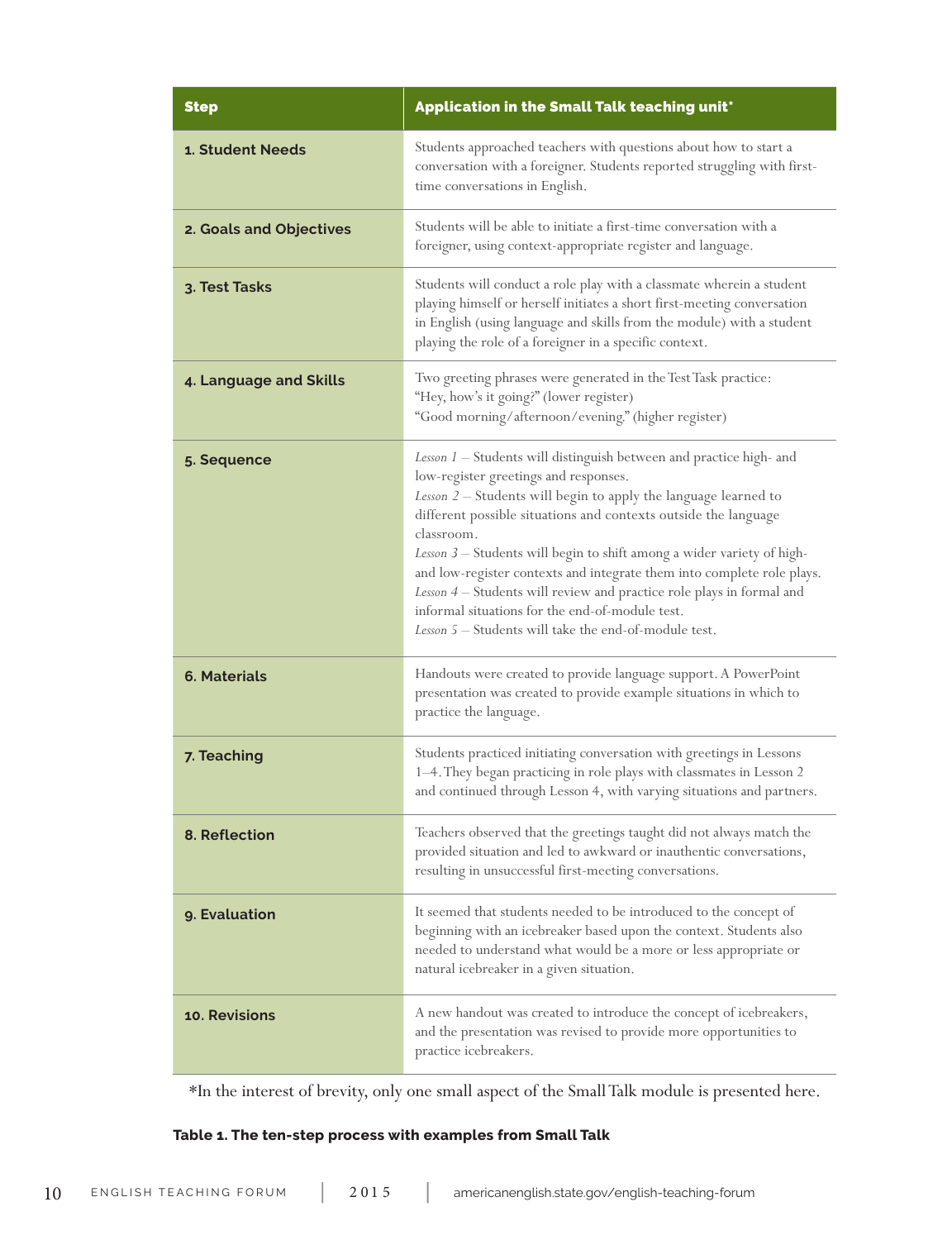teachers keeps the labor manageable while keeping discussions and debate productive.

A further observation is that the cyclical nature of the ten-step process has allowed us to complete time-intensive tasks over the course of multiple semesters. As a result, we can do further research to help define student needs and accompanying goals and objectives. The ST unit contains several examples of how language and culture content, English language teaching approaches, and materials creation have been informed over time by teacher research during reflection and revisions.

For example, we began with a concept, based on English as a second language principles, of "appropriate" first encounters but gradually revised our ST goals to support greater awareness of the role of English as an international language. Our guidance for this change came from research in the field of EFL. In this way, we continued to follow the experiential learning cycle in that we began with a concrete experience, followed up on that experience by performing reflective observation, sought out sources in the field to help with our abstract conceptualization of the experience, and finally began revisions for the next semester in the active experimentation phase. By following the experiential learning cycle over several semesters, we have been able to make informed curricular decisions.

We have also had an opportunity to improve our materials over time. During the first semester, much of what we produced for students tended to be rougher than the material we used in later semesters. As Sheldon (1988) notes, one downside of teacher-created materials is that the glossier materials provided by publishers can be more alluring to students even if those materials are of poorer pedagogic value. Our materials got better as we tested them out and made them work, but that improvement required time, commitment, and patience from all stakeholders.

While this article has presented the process as a series of ten discrete and sequential steps, it is important to note that this description is a

simplification to illustrate the steps clearly and to indicate the cyclical nature of the process. The process of curriculum development is a holistic one, with each element influencing nearly all the others (Graves 2000). As described in Steps 3 and 5, there were many instances where a change made in a later step led to a modification in a previous step or steps. Also, while we engaged in formal reflection and evaluation following teaching, informal reflection and evaluation were ongoing throughout all steps in the process. With this in mind, we still find it helpful to think of the process as progressing in order, especially when creating timelines and setting goals and deadlines.

More-prescriptive language programs might require teachers to closely follow provided coursebooks and syllabi. If teachers are not free to create their own units, there is precedent for modifying content that does not suit the target students (Graves 2000; Richards 2001). The ten-step process could be used to modify coursebook content to meet student needs. The process could be used to identify a gap between the content and students' needs and to assist teachers in generating activities and materials to work within their prescribed curriculum. For example, instead of creating an end-of-unit assessment, teachers could use the test task to create an activity that would assess student learning at the end of a lesson rather than at the end of a unit.

## **CONCLUSION**

As we have outlined above, curriculum design and evaluation is not a matter for specialists alone. The specialist model produces a variety of curricular policies, materials, and products, among which is the mass-market coursebook. Teachers may find that their coursebook is not a suitable fit for their students. Rather than waiting for an outside entity to fill the gap or fix a problematic element, teachers can utilize their own experience, knowledge, and skills to better meet student needs.

After establishing who is qualified, the next natural question is how to do it. We had the same question when we began in 2011. The